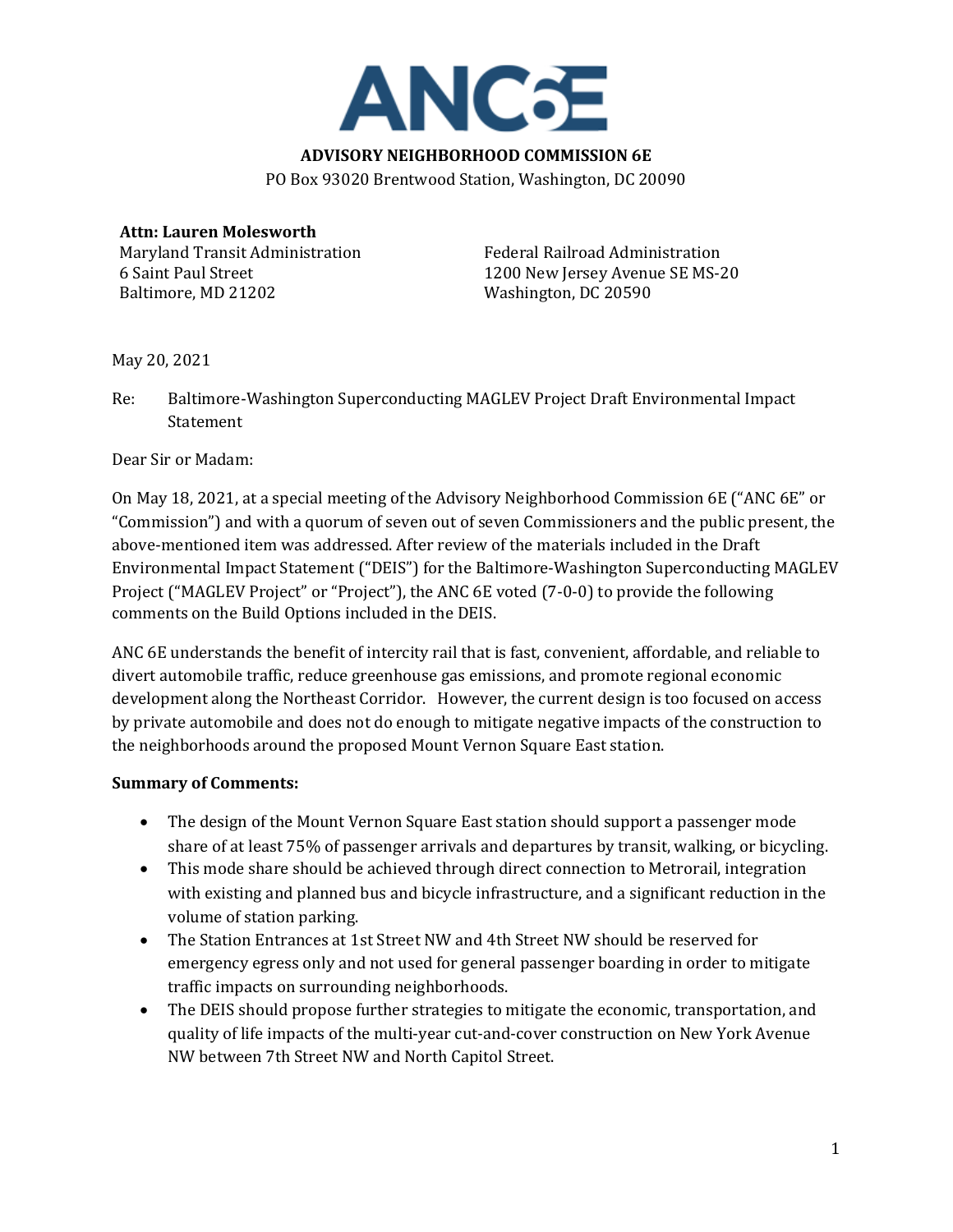ANC 6E offers more details on the specific recommendations to mitigate the negative Project impacts in the Attachment.

Thank you for considering these comments from ANC 6E.

Respectfully submitted,

Rachelle Nigro

Rachelle Nigro ANC 6E Chair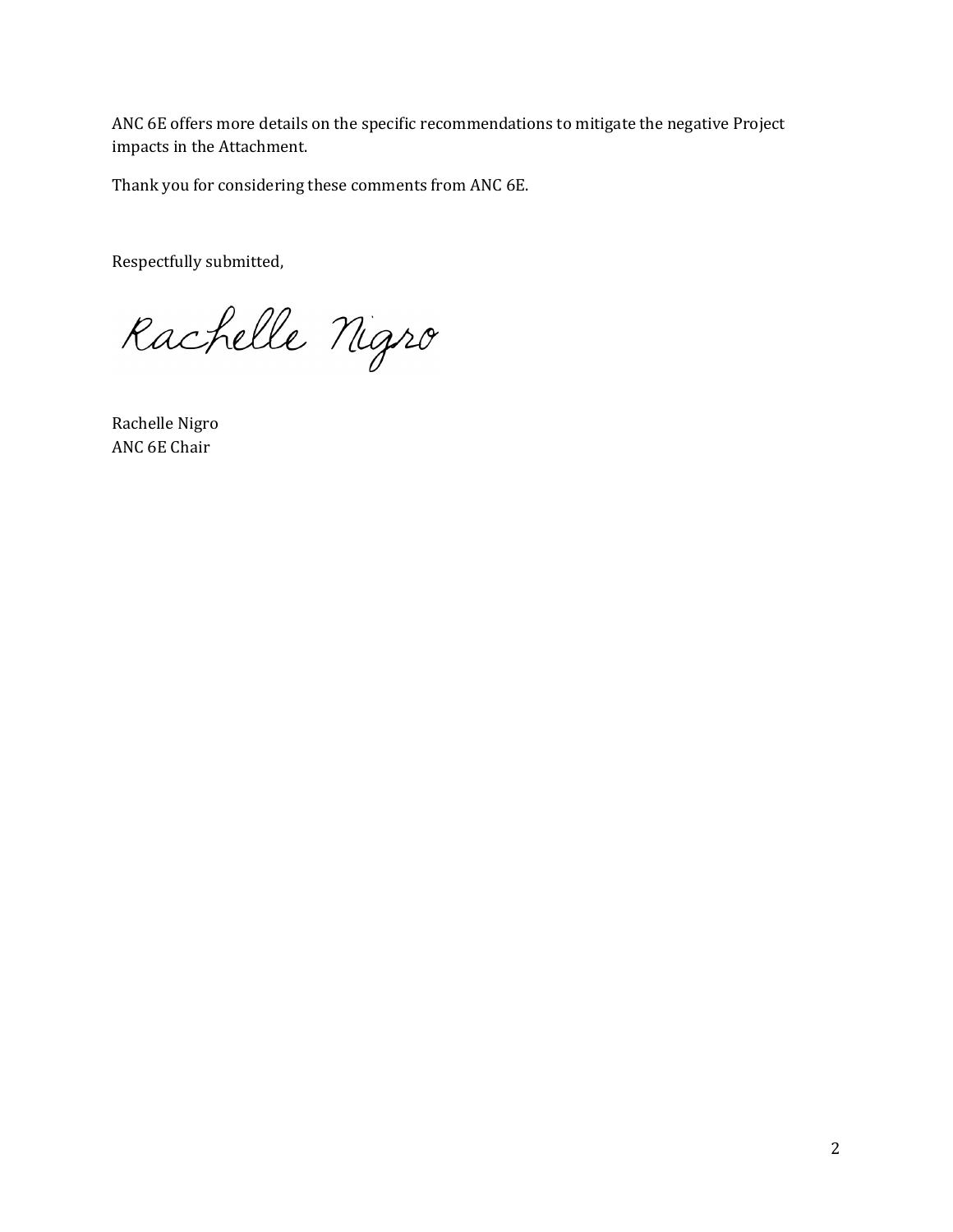## **ATTACHMENT**

# **Specific recommendations from ANC 6E to mitigate SCMAGLEV Mount Vernon Square East station impacts**

#### **MAGLEV Station Design Must Support a Mode Share of at Least 75% Passenger Arrivals and Departures by Transit, Walking, or Bicycling**

The Build Scenario forecasts that 57% of MAGLEV riders would arrive or depart the station in an automobile, including 10% drive and park, 18% kiss and ride, and 29% taxi and rideshare.1 The modal forecast anticipates over 19,000 additional daily vehicles arriving and departing the already congested street network around Mount Vernon Square to facilitate passenger pickup and dropoff. The Build Scenario is overfocused on automobiles for passenger arrivals/departures at the expense of transit (Metrorail, bus) and active transportation (walking, bicycles, scooters). Given the volume of passengers arriving and departing the station by automobile, the DEIS anticipates Several of the DEIS mitigation options, including optimizing traffic signals for automobile flow and adding additional roadway capacity, $2$  further prioritize the movement of automobiles at the expense of all other forms of transportation.

The mode share for passenger arrivals/departures should be consistent with the mode share targets for commuting trips established in the District's Sustainable DC 2.0 Plan.<sup>3</sup> Specifically, the Project must be designed to meet or exceed a transit mode share for passenger arrivals and departures of 50% by transit (Metrorail and bus) and 25% by active transportation (walking, bicycling, and scooting). Specific mitigation strategies to achieve this non-automobile mode share include:

- The DEIS finds that the Build Scenarios would have a significant negative impact on automobile level of service ("LOS") relative to the No-Build Scenario. Several intersections would be downgraded to a Level F (worst) rating for LOS, including New York Avenue and 10th Street NW, New York Avenue and 9th Street NW, L Street and 6th Street NW, New York Avenue and 6th Street NW, and Massachusetts Avenue and 6th Street NW, adding between 24.1 and 280 seconds of vehicle delay at each intersection. would have severe negative impacts on vehicle level of service ("LOS") within the Mount Vernon Station area.
	- $\circ$  The DEIS does not quantify the impacts of increased congestion on transit, bicycle, or pedestrian levels of service, which is a deficiency given the dense, multimodal neighborhood of Mount Vernon Square.
	- $\circ$  The DEIS fails to mitigate local air quality (NOx, SO2, PM2.5), noise, and traffic safety impacts of increased automobile use due MAGLEV station access by the mode share

<sup>&</sup>lt;sup>1</sup> Percentages reflect an average of the arrival percentage and departure percentage.

<sup>2</sup> DEIS at 4.2.10.5 Mitigation Strategies

<sup>3</sup> Sustainable DC 2.0 Transportation Targets 1 and 2.

https://sustainable.dc.gov/sites/default/files/dc/sites/sustainable/page\_content/attachments/sdc%202.0%2 0Edits%20V5\_web\_0.pdf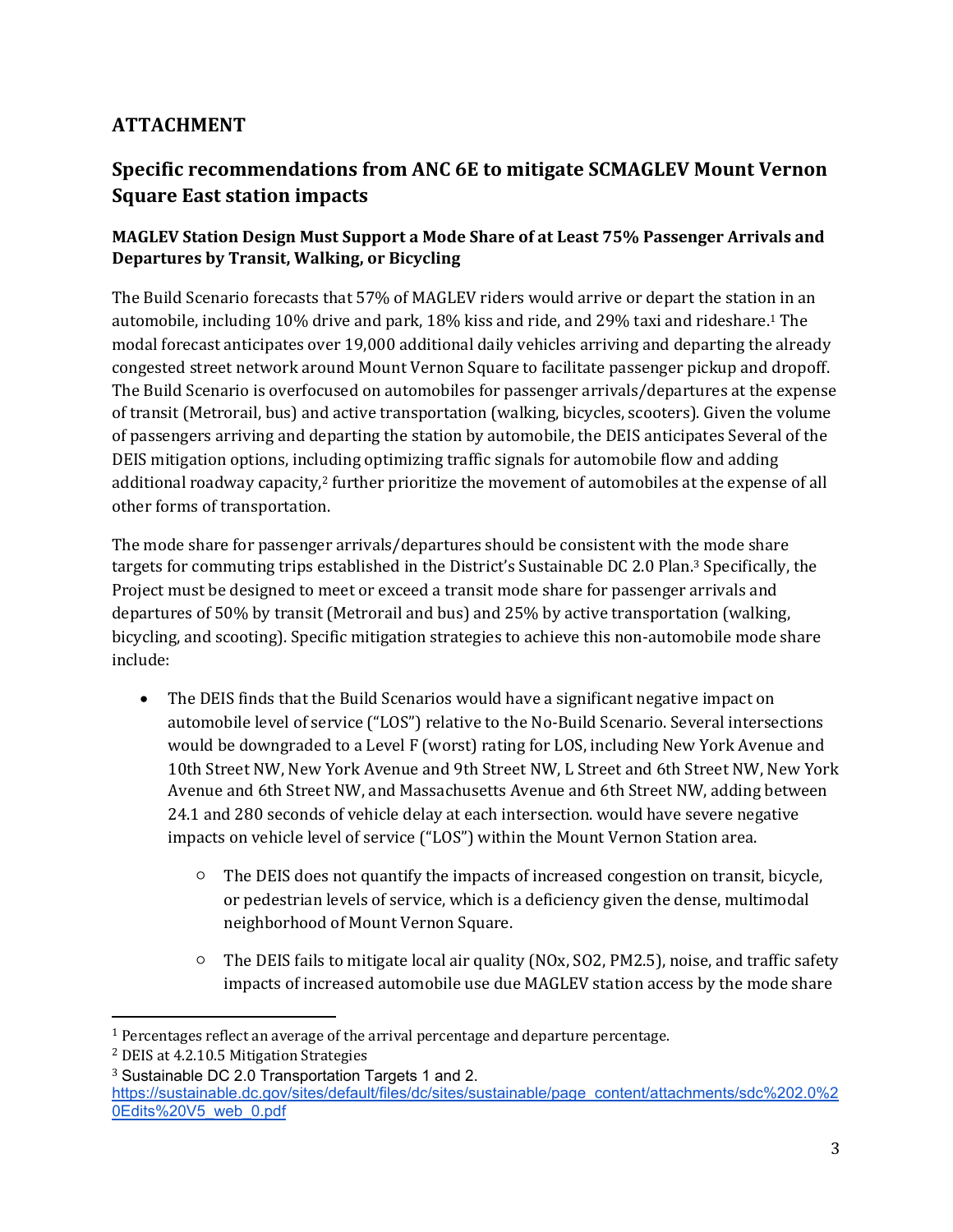proposed. This is especially concerning, as the DEIS correctly identifies much of the area surrounding the proposed Mount Vernon Square East station as an Environmental Justice population area.

- MAGLEV Station must be directly connected to at least one Metrorail station to facilitate essential intramodal transfer. The Project team has shared conceptual renderings for a pedestrian tunnel connecting the MAGLEV station with the Mt Vernon Sq Metro Station. This tunnel and/or a tunnel to the Gallery Place-Chinatown Metrorail Station must be included as part of the final EIS.
- MAGLEV station must incorporate station access for passengers arriving and departing on bicycle, providing secure short- and long-term bike parking bikeshare docks, and opportunities for roll-in or carry-on bike service. Furthermore, the design of the station and supporting facilities must incorporate existing and proposed bicycle facilities included in the moveDC Plan Bicycle Priority Network<sup>4</sup> map and address conflicts between passenger pick-up and drop-off zones and bicycle network plans.
- MAGLEV station must integrate bus facilities to support passenger arrival and departure by local bus (Metrobus and Circulator),mitigate any conflicts between passenger pick-up and drop-off zones, and integrate current and future bus priority networks identified in the moveDC Plan.5
- MAGLEV station design should significantly reduce the size of the curbside passenger pickup and drop-off zones for taxi, transportation network companies ("TNCs"), and kiss-andride to reflect reduced ground transportation mode share and competing uses for curbside space, including bus only lanes and protected bike lanes in line with the District's moveDC Plan.

### **DEIS Should Significantly Reduce the Amount of Parking Associated with the Project**

The DEIS recommends building a 1,000 space parking garage under the station headhouse to accommodate a portion of the forecasted 3,360 daily park-and-ride passengers.6 ANC 6E finds the construction of a 1,000 space parking garage in the heart of Mount Vernon Triangle to be

<sup>4</sup> The Bicycle Priority Network for the moveDC 2021 Update, which is currently under development by the District Department of Transportation ("DDOT") identifies the following streets as part of the District's Bicycle Priority Network with current or planned bicycle facilities: New York Avenue NW (between 7th Street NW and 5th Street NW), 7th Street NW, 6th Street NW, Massachusetts Avenue NW, 4th Street NW, New Jersey Avenue NW. Source: https://movedc-dcgis.hub.arcgis.com/pages/mobility-priority-networks. K Street NW

<sup>5</sup> The Bus Priority Network for the moveDC 2021 Update, which is currently under development by DDOT identifies the following streets as part of the District's Bus Priority Network with current or planned bus prioritization facilities: New York Avenue NW, K Street NW, Massachusetts Avenue NW, New Jersey Avenue NW (between K Street NW and H Street NW). Source: https://movedc-dcgis.hub.arcgis.com/pages/mobilitypriority-networks.

<sup>6</sup> Table 4.2-8, Cherry Hill Station Alternative.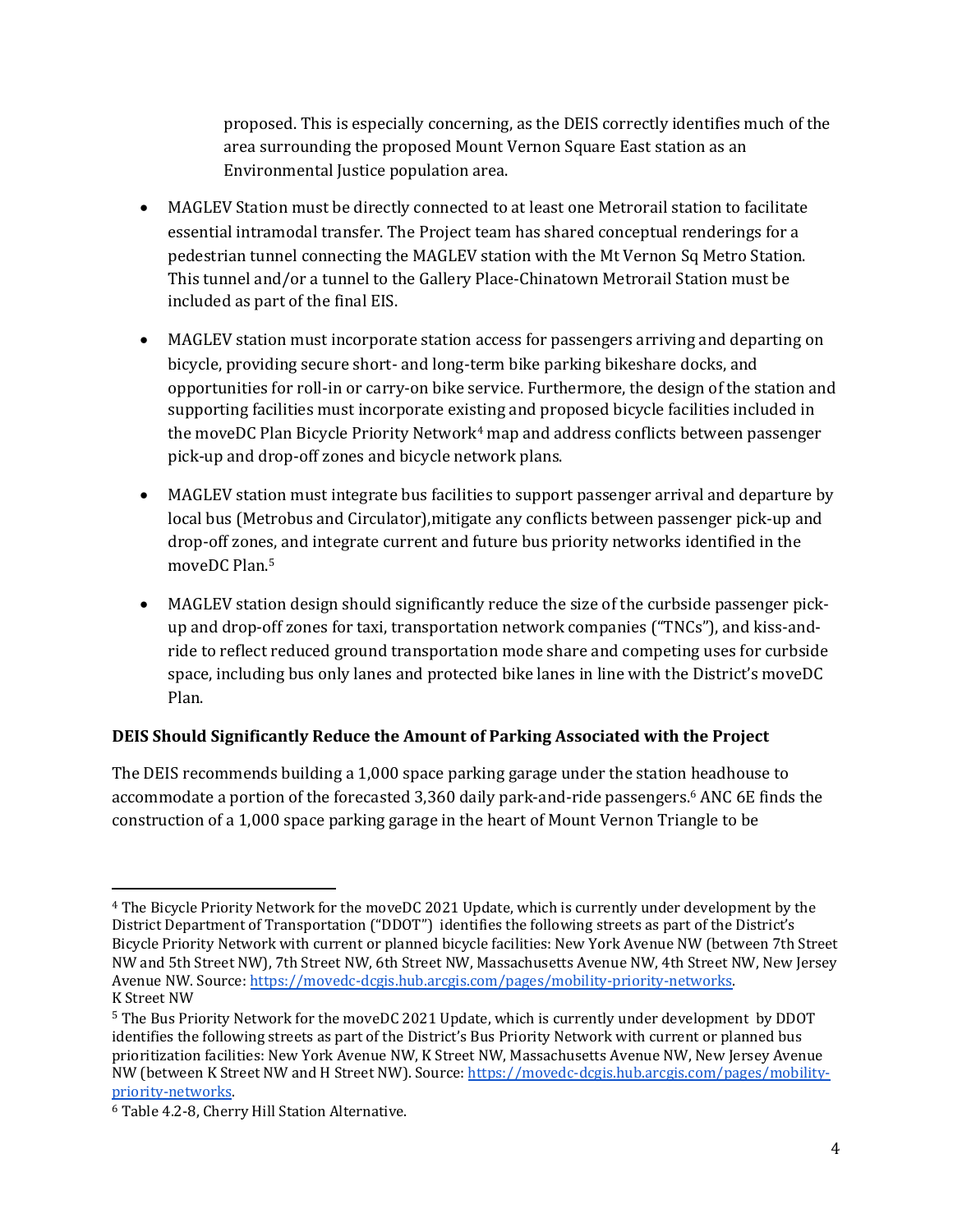inconsistent with development trends for urban rail stations that do not provide customer parking<sup>7</sup>, and incompatible with the Sustainable DC 2.0 goals to reduce commuting mode share to 25% of trips by 2032.8 Amendments to the DC Comprehensive Plan, currently before the DC Council, recognizes that the addition of off-street parking has been shown to increase vehicle trips which adds strain to the transportation network and that asserts that "excessive off-street vehicle parking should be discouraged".9

Consistent with the District of Columbia Office of Planning ("DCOP") recommendations for the Union Station Redevelopment Plan,10 ANC 6E adopts the following recommendation to mitigate the adverse impacts of customer parking at the MAGLEV station:

- Significantly reduce the number of parking spaces at the Mount Vernon East Station by eliminating long-term parking and including only short-term parking to accommodate anticipated peak passenger load; $11$
- Prioritize the remaining parking spaces as ADA accessible spaces;
- Adopt demand-based pricing for parking to reflect true cost of parking and further discourage park-and-ride in favor of transit and other non-parking modes for passenger arrival and departure.

### Ancillary MAGLEV Station Entrances at New York Avenue and 4th Street NW and New York Avenue and 1st Street NW Should be Reserved for Emergency Egress Only

In addition to the main station entrance on New York Avenue between 7th Street and 6th Street NW, the DEIS also proposes two additional station entrances on New York Avenue at 4th Street NW and 1st Street NW. The DEIS does not specifically address passenger pick-up, drop-off, and parking adjacent to these station entrances. The neighborhoods surrounding the 4th Street and 1st Street stations are lower density and more residential than around Mount Vernon Triangle and are unlikely to be able to absorb the additional automobile volumes from passenger pick-up and drop-

https://planning.dc.gov/sites/default/files/dc/sites/op/page\_content/attachments/June%203%202020\_OP -

DDOT%20Report%20to%20NCPC\_Appropriate%20Parking%20Numbers%20for%20the%20Washington% 20Union%20Station%20Expansion%20Project%20%28With%20Attach.pdf

<sup>7</sup> District of Columbia Office of Planning and District Department of Transportation Report to National Capital Planning Commissioner Re: Appropriate Parking Numbers for the Washington Union Station Expansion Project (June 3, 2020)

<sup>8</sup> See footnote 3.

<sup>9</sup> Comprehensive Plan Amendment Act of 2020, Policy T-1.1.8: Minimize Off-Street Parking:

An increase in vehicle parking has been shown to add vehicle trips to the transportation network. In *light of this, excessive off-street vehicle parking should be discouraged.* 

See also, Policy T-1.2.3: Discouraging Auto-Oriented Uses and Policy T-3.2.1: Parking Duration in Commercial Areas. Source: https://lims.dccouncil.us/Legislation/B24-0001.

<sup>10</sup> DCOP Comments: LINK

<sup>&</sup>lt;sup>11</sup> The DCOP recommends that the amount of short-term parking spaces be calculated as between 1% and 3% of peak hour passengers. Given ANC 6E's understanding of peak hour passenger forecasts, ANC 6E believes that 50 spaces (minimum) to 150 spaces (maximum) are sufficient to satisfy the demand for short-term parking, especially if demand-based pricing is adopted for the parking.